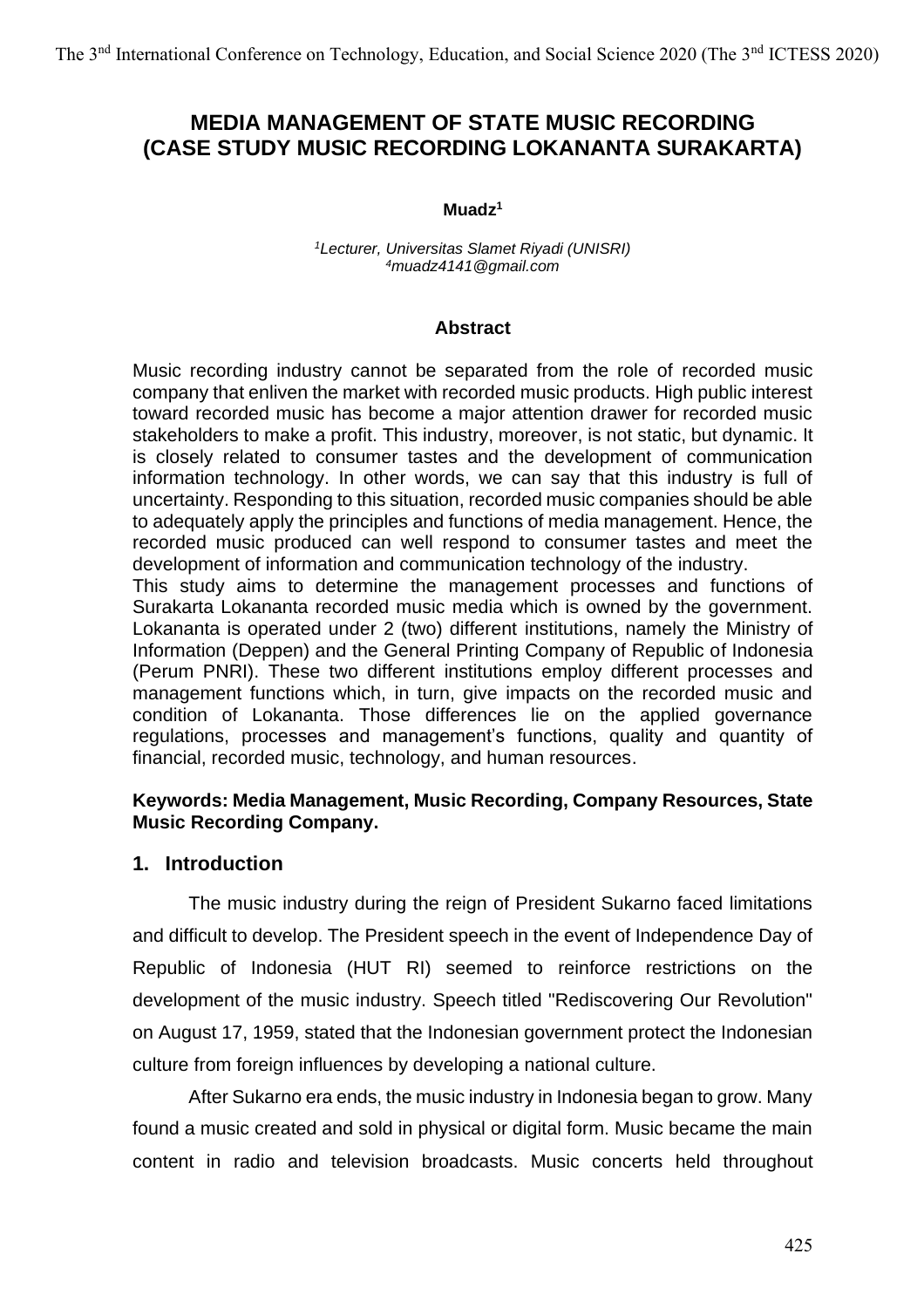Indonesia region with great public enthusiasm. The fact that the music industry can be used to make a profit in large quantities. In addition, a recording, merchandising, sponsorships, commercial endorsements, ring back tone (dial tone), a video clip is a business area that is created from the results of recorded music.

Music as one of the creative industries make a business institutions enganged in it should follow developments. The development includes not only music tastes vary from time to time, but also related to the advancement of information and communication technology. In the realm of media management, creative industries have advantages compared with other industries. Institutions engaged in it can innovate and be creative to attract the audience or consumers.

Creative industries demanding a intense competition. Like the law of the jungle, who is the strongest one who mastered, if not then prepared to disappear or die. Intense competition impact on the management of media institutions. Mandatory to improve, adapt, finding initiatives or new ways to attract audiences or consumers in competition with other institutions. Consumer or audience to access or consume media products, it will impact on the profit gained. Basically profit is the main source of media institutions to carry out the activity of producing media. Ideally, all of the factors incorporated in an organization that produces media, must work together, hand in hand with each other for the course of the life of the media organization concerned.

Lokananta, state music recording company has a fascinating history. At its inception, Lokananta status as vynil's company with the administrative department directly under the central office RRI Jakarta. Lokananta charge of vynil's production to serving radio broadcast transcriptions for RRI and not sold to the public. Lokananta status change as the government decided that Lokananta can sell his records production. The decision in response to the public interest in the broadcast content produced by Lokananta RRI.

As a state-owned company, Lokananta experienced two shade is under the auspices of the Ministry of Information (Deppen) and General Printing Company of the Republic of Indonesia (Perum PNRI). During the shade Deppen, Lokananta listed as as one of the Indonesian music industry pioneer and never master the Indonesian music industry in the decade of 70-80s. Under the auspices Deppen is not necessarily Lokananta praise from many quarters. Applied management is not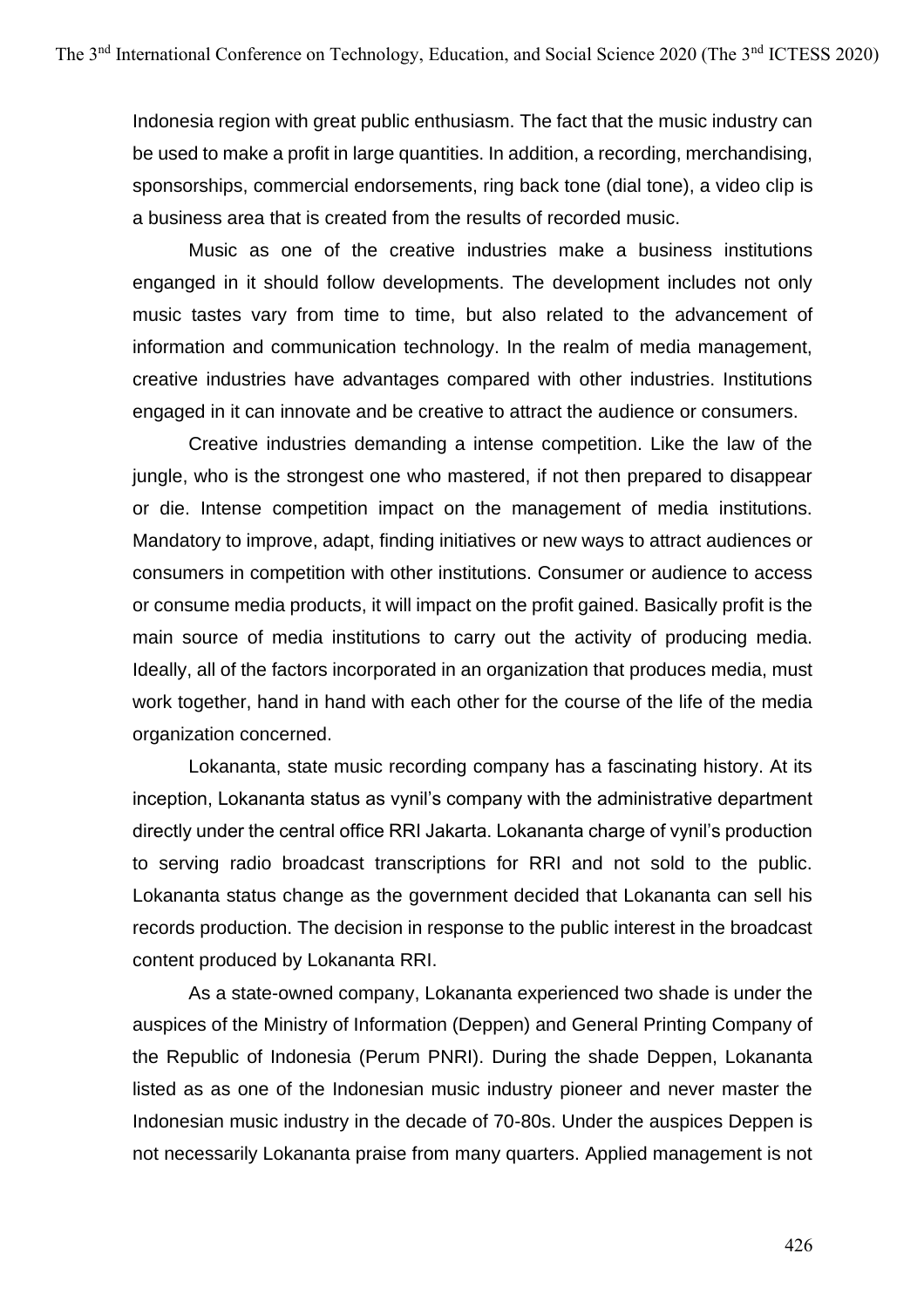ideal for the management of a company engaged in the music recording industry in view of the existence and role of the state to intervene in the company is very strong.

Deppen shade era ended along with the collapse of the Orde Baru regime. Transitional period starting from 1998 to 2001 make Lokananta are in a uncertain situation. In 2001, the clarity is beginning to look as liquidation and privatization of state-owned institutions, not least the institution under the Deppen, one of which is Lokananta. Lokananta liquidation process cause Lokananta move shade to Perum PNRI. Displacement shade makes Lokananta should start arrange company. Being in a new environment that does not mean Lokananta become a better company when compared with the shade Deppen.

Situation Lokananta well in Deppen and Perum PNRI, seeming to be a question whether the situation created by the dIsfunction of management or external pressures such as musical tastes of society, the development of information and communications technology, and the entertainment industry in Indonesia are concentrated in Jakarta. On the other hand, as a state-owned company, is not only a reflection of the condition Lokananta seen from the internal side of the company, but also from the external side where the role and state meddling in the company is very strong.

This study will describe in depth by taking the focus of media management Lokananta recording music in 1996-2012, a period in which Lokananta still in the Ministry of Information and Perum PNRI.

From the background, the subject matter of research can be formulated as follows: how to record music media management implemented in the state-owned record companies state Lokananta shade era Deppen and Perum PNRI in 1996- 2012?.

# **2. Literature Review**

## **2.1. Music recording as the media**

Music recording studio is an organization that produces a message in the form of music. According to De Fleur & Dennis: music, news, and advertising are the main industries that produce content (content) to the mass media<sup>1</sup>. Mc Quail

<sup>1</sup> Abdul Firman Ashaf. *Tema-Tema Dominan dalam Musik Populer Indonesia* (Bandung, 2003), p. 288.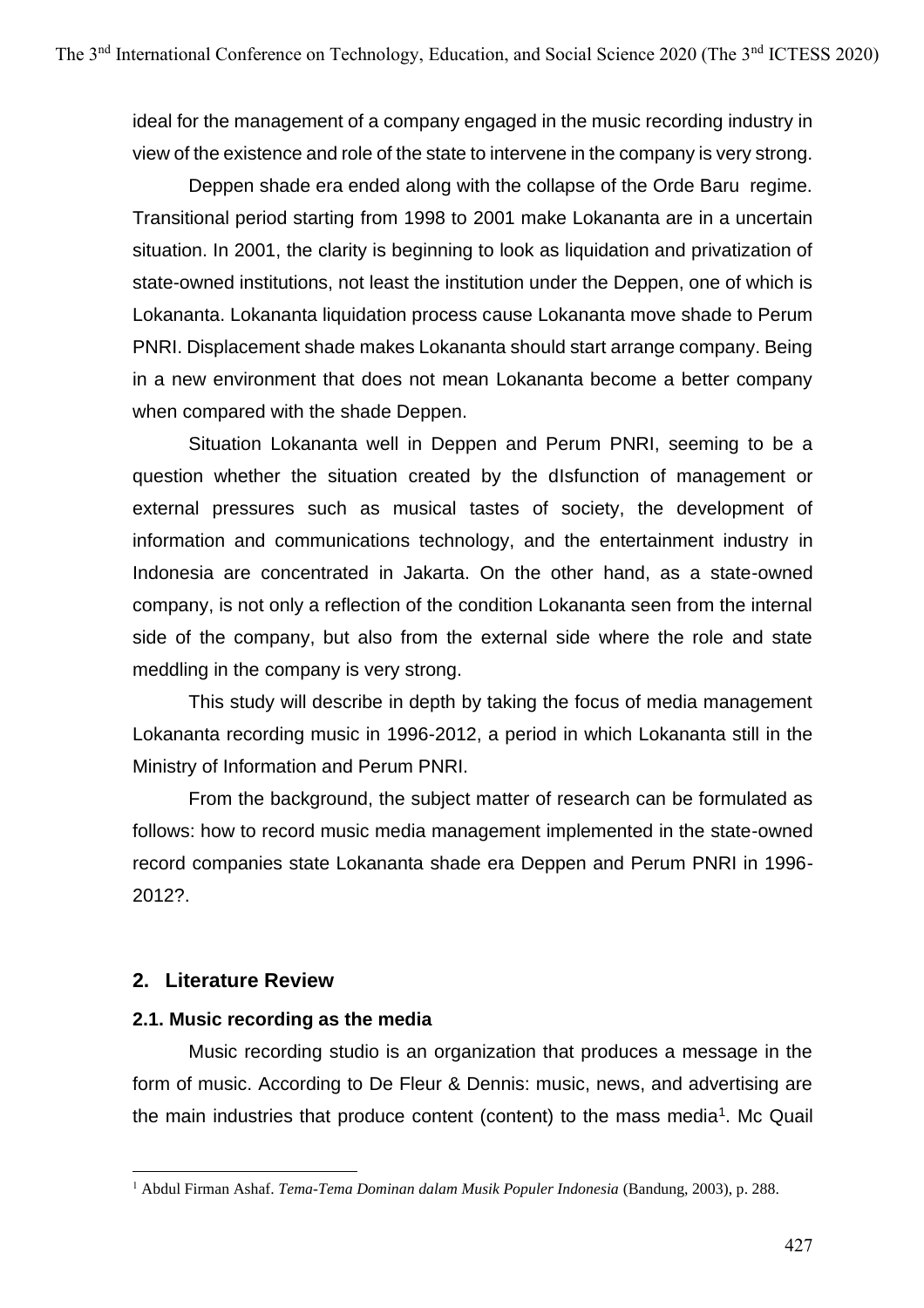stated that one of the mass media is through music. Relatively few attention given to music as a mass media in theory and research. Perhaps due to the impact of music on society is not clear, as well as the cessation of the possibilities offered no successor to the recording and reproduction technology deployment<sup>2</sup>.

According Shuker, the characteristics of the mass media are involved in the production of large-scale economic units are great for mass purposes, and there is a market segmentation. The media refer to the field of print, aural, and visual communication that is produced on a large scale. Press, publishing, radio, television, film, video, recording industry, and telecommunications is a form of media that has been produced and disseminated $3$ .

In addition to a media content, music can also be seen as institutional. Music as a major commodity in the recording industry is considered as a mass communication that has the same characteristics and functions of the other mass institutions<sup>4</sup>. Currently, the recording industry has a role in everyday human life. Most of the modern human life by enjoying the results of industrial production recording. Music which became the main content studio and recording industry in human life at this time can further be understood that the recording industry can function as mass media. The main activities of the recording industry is producing and distributing media content to audiences that are widespread. Where in the distribution process using technological advances. In this case, Hull argues;

*Popular music, the primary content of the recording media, can be partially understood as communication and the recording industry as a mass medium. The main activity of the recording industry is the production and distribution of symbolic content to widely dispersed heterogeneous audiences. It uses several technologies to do this, including digital recording and reproduction, analog recording and reproduction, video recording and reproduction, and the Internet<sup>5</sup> .*

Recording music recording industry as the product does not have a time limit as well as the use of other media products that knows no time limit. Recorded music media content can be consumed repeatedly and even increasingly valuable as bring added value<sup>6</sup>.

<sup>2</sup> Denis McQuail, *Teori Komunikasi Massa* (Jakarta, 2011), p. 41.

<sup>3</sup> Roy Shuker, *Understanding Popular Music* (London, 2001). p. 3

<sup>4</sup> Ashaf. *Op. cit.* p. 288.

<sup>5</sup> Geoffrey P. Hull, *The Recording Industry; Second Edition*. (New York & London, 2004), p. 544.

<sup>6</sup> Rahayu., "Ekonomi dan Manajemen Media : Perkembangan Kajian, Otokritik dan Eksplorasi Terhadap Isu Lokalitas," *Potret Manajemen Media di Indonesia*, ed. Amir Efendi Siregar, dkk. (Yogyakarta, 2010), p. 45.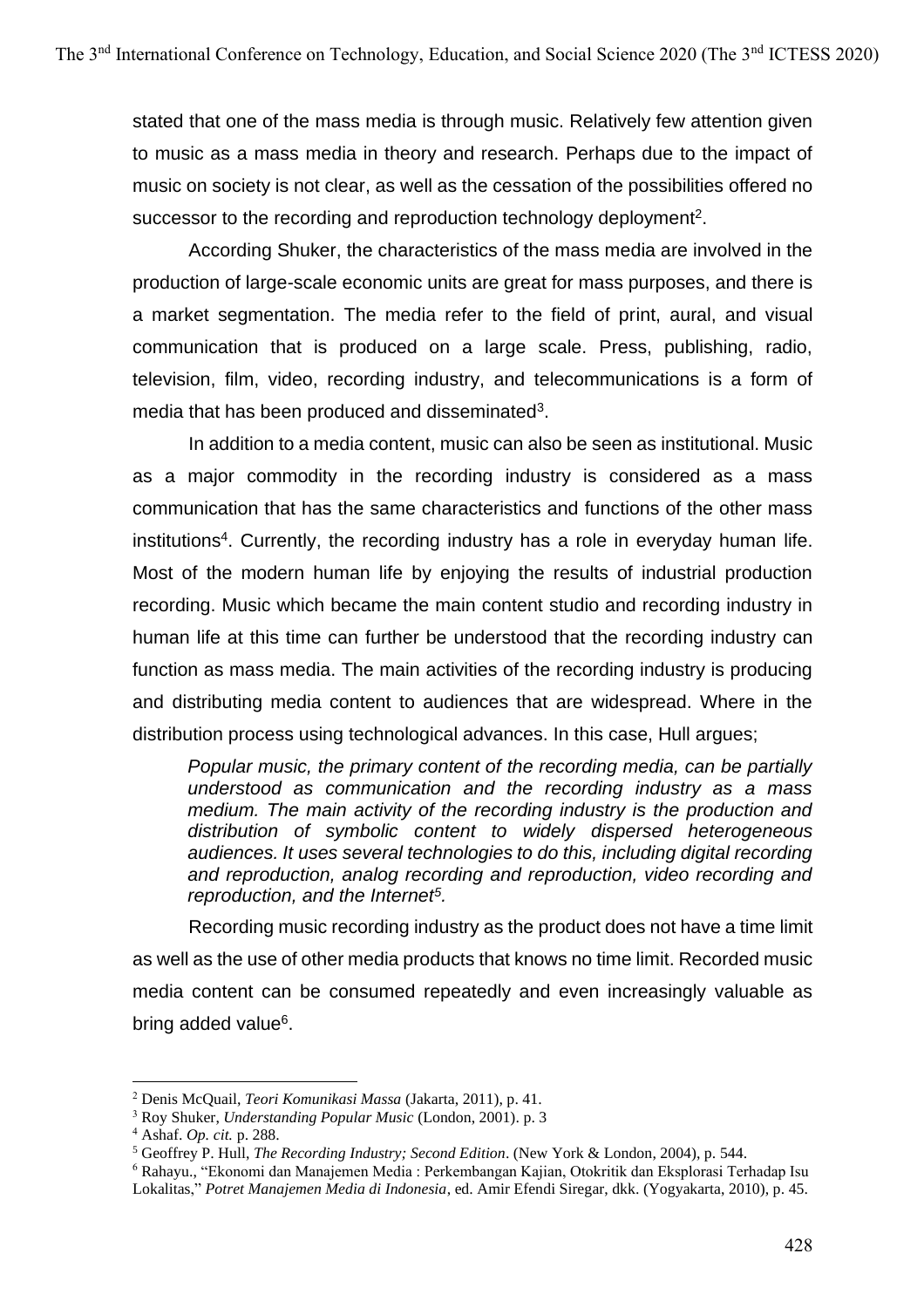#### **2.2. Lokananta as a state company**

Research media management in general discusses the internal factors and external factors tend to override the company engaged in the field of media. Media management research should also look at the shape of media ownership affects the operations of a company. In Lokananta music record companies, external factors and forms of ownership is a powerful factor affecting the life of the company.

Can be known forms of media ownership consists of three kinds of forms. First, a non-for-profit media organization. Media in the form of ownership organized on the basis of the interests of the non-profit by a group or community. As an example of media ownership of non-for-profit media organization is community radio, zines, e-zine, etc. Workers in this medium is relatively more free and freely articulate their ideas. Second, media organizations owned by the state or public (public/state owned media Organizations). Models like this media ownership includes state control in an important position. Media management in possession of such a model is to position the state as the party making the media as a tool of ideology and hegemony growers. Third, media organizations owned by private (privately owned media Organizations). This model indicates that the media is privately owned and controlled by individuals, families, shareholders and the holding company<sup>7</sup>.

As a media company, Lokananta is a company owned by the state (public / state owned media Organizations). At the beginning, Lokananta are service companies that are in the shade Deppen and has the task to supply broadcast aims to instill a sense of responsibility and patriotism of the people of Indonesia to continue to rekindle the spirit of the struggle for independence. In addition, Deppen also a duty to communicate to the public policy of the government<sup>8</sup>.

In the Orde Baru, the state has a strong role to the sustainability and management applied to the company shade Deppen. That role is not only found in the process of funding, capital, and human resources. But also use the company as a government mouthpiece Deppen shade in reducing turbulence and propaganda tool ensuring that ruling.

<sup>7</sup> Eoin Devereux., "Understanding The Media," *Potret Manajemen Media di Indonesia*, ed. Amir Efendi Siregar, dkk. (Yogyakarta, 2010), p. 186-187.

<sup>8</sup> Sejarah Singkat Departemen Penerangan. p. 4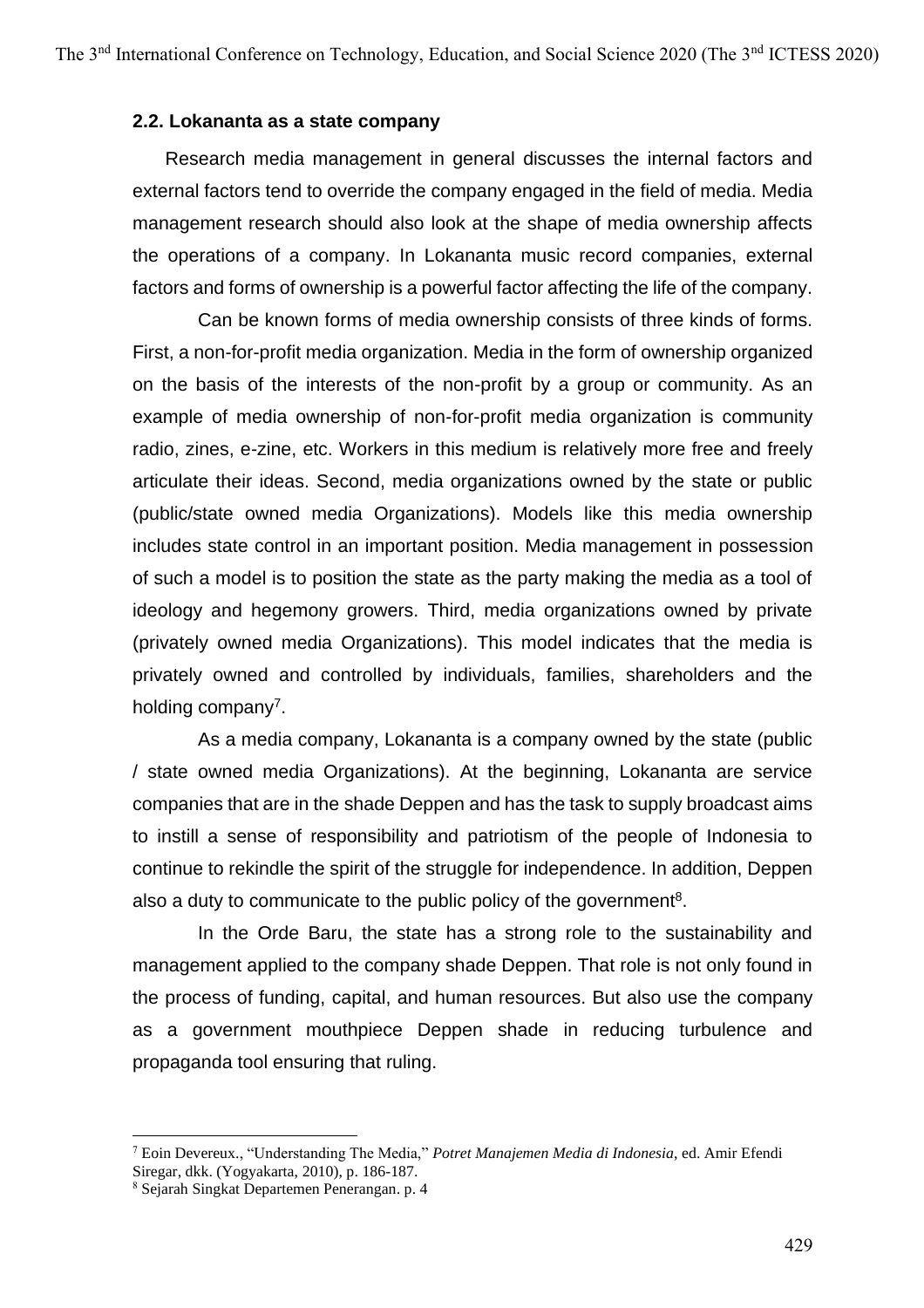There are three forms of state-owned enterprises under the Deppen Orde Baru, namely; 1. Perum PNRI, 2. PN. Lokananta, and 3. Public Corporation and the State Film Production (PFN). The company's operations in general duty to supply broadcast broadcasters owned by the Government. Housing supply PFN broadcast Televisi Republik Indonesia (TVRI) and PN. Lokananta that supply RRI. Only Perum PNRI were impressed not supply any agency's programming.

The Deppen era stop with the end of the Orde Baru regime that is characterized by the cessation of the 2nd President of the Republic of Indonesia, Suharto. BUMN under the auspices Deppen in transition and privatization in full. The transition period is a period of uncertainty for a state company. Various problems, especially problems plagued the company management. At this time, several state companies undergoing a process of liquidation and change the shade.

Post-reform, the state company established under the auspices of the Ministry of State-Owned Company. At this time the state interference is not as strong as compared to the period of the Orde Baru regime. State company operate like private companies in general that has the main purpose of seeking profits.

#### **2.3. Media Management of Music Recording**

Media management is a science that studies how media management with the principles and the whole process of management is done. Studied media management media as commercial industrial and social, as well as commercial institutions and the media as a social institution. Media management study of the complete media ranging from the characteristics, position, role in the environmental, economic system, social, political, and technological developments that affect and should be anticipated. Media management also studied media management covering aspects of philosophical, methodological and practical, both as a commercial and social institutions. Position and limit media management in communication science can be seen that the media management is part of the management of communication and part of media studies. Meanwhile, communication management is derived from the science of communication<sup>9</sup>.

<sup>9</sup> Amir Effendi Siregar, "Kajian dan Posisi Manajemen Media Serta Peta Media di Indonesia," *Potret Manajemen Media di Indonesia* (Yogyakarta, 2010), p. 5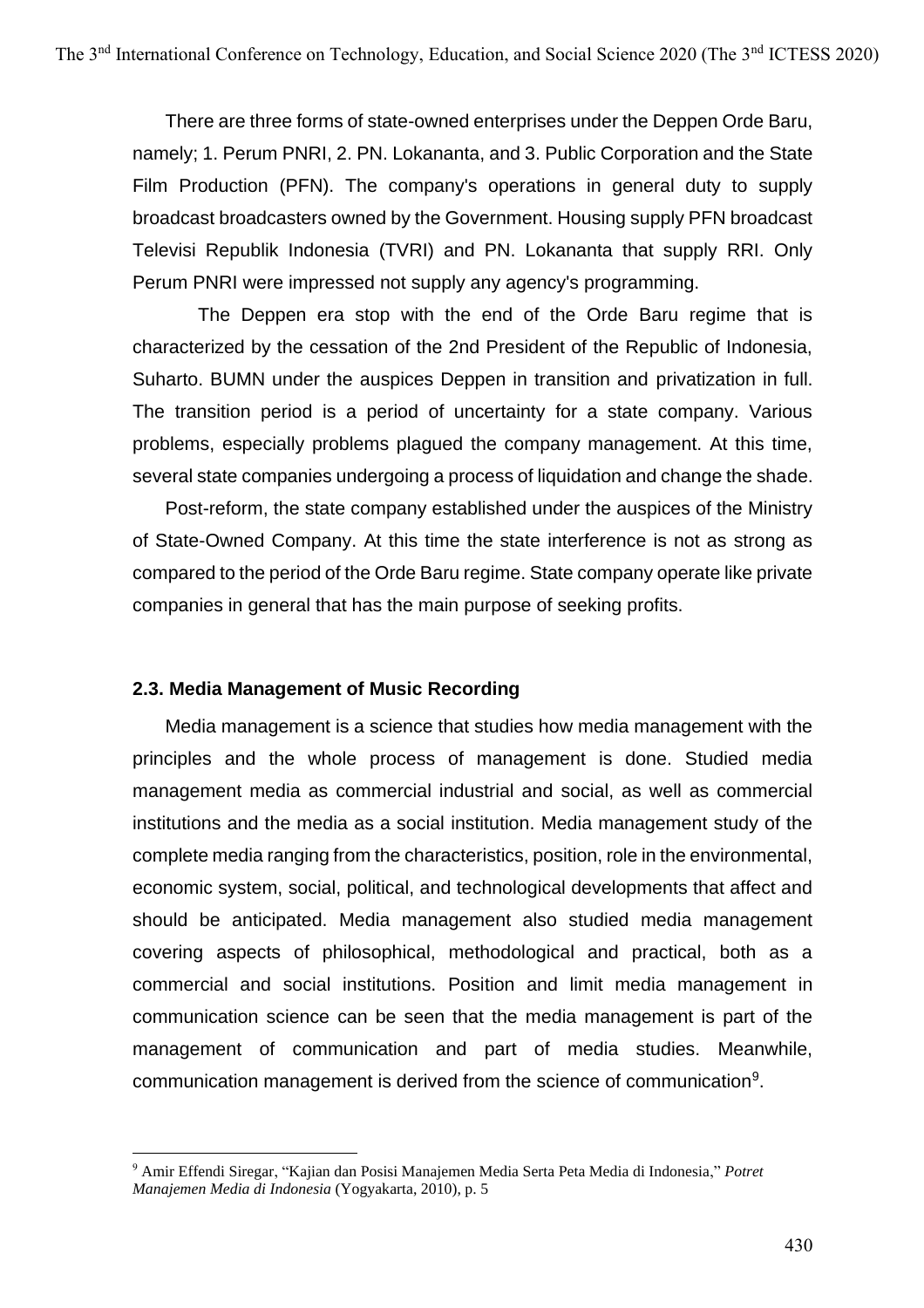According to Kung in Rahayu, discusses media management strategy to manage the media business media company<sup>10</sup>. Media management examines a number of issues related to the functions of management, leadership, content production, marketing, human resources, technology, and organizational culture<sup>11</sup>. Meanwhile, media management is also synonymous with uncertainty. It was influenced by changes in the regulatory, economic depression, the system of capital, technological developments, the rise in demand and public awareness, limited human resources quality, as well as a shift in consumer interest media<sup>12</sup>. Management functions according to Robbins and Coulter can be seen through the 4 (four) types, namely: planning, organizing, leading, and controlling<sup>13</sup>.

## **3. Concept Framework**

As has been described in terms of the theory above, Lokananta a state-owned recorded music company experiencing two different shade, Deppen and Perum PNRI. The shade differences also impact on the process and media management functions performed on recorded music owned. Researchers will describe the process and recording music media management functions Lokananta at shade Deppen and Perum PNRI. This research will take time periodicity between years 1998-2012. The time periodization can describe the processes and functions of media management in the era of recorded music Lokananta Deppen shade and Perum PNRI.

## **4. Research Methods**

#### **4.1. Research Design**

Research on this Lokananta music record companies will describe music recording media management occurs within the period of 1996-2012. According to researchers, in the time span can describe the music recording media management Lokananta good shade during Deppen and Perum PNRI. This study will describe

<sup>10</sup> Lucy Kung, "Strategic Management in The Media: From Theory to Practice," *Kajian dan Posisi* 

*Manajemen Media Serta Peta Media di Indonesia,* ed. Amir Efendi Siregar (Yogyakarta, 2010), p. 35 <sup>11</sup> Rahayu, *Op.Cit.,* p. 35.

<sup>12</sup> Rahayu, "Manajemen Media Massa," *Potret Manajemen Media Indonesia*, ed. Amir Effendi Siregar (Yogyakarta,2010), p. vii

<sup>13</sup> Stephen P. Robbins, Mary Coulter, *Management. Eleventh Edition* (New Jersey, 2012), p. 9.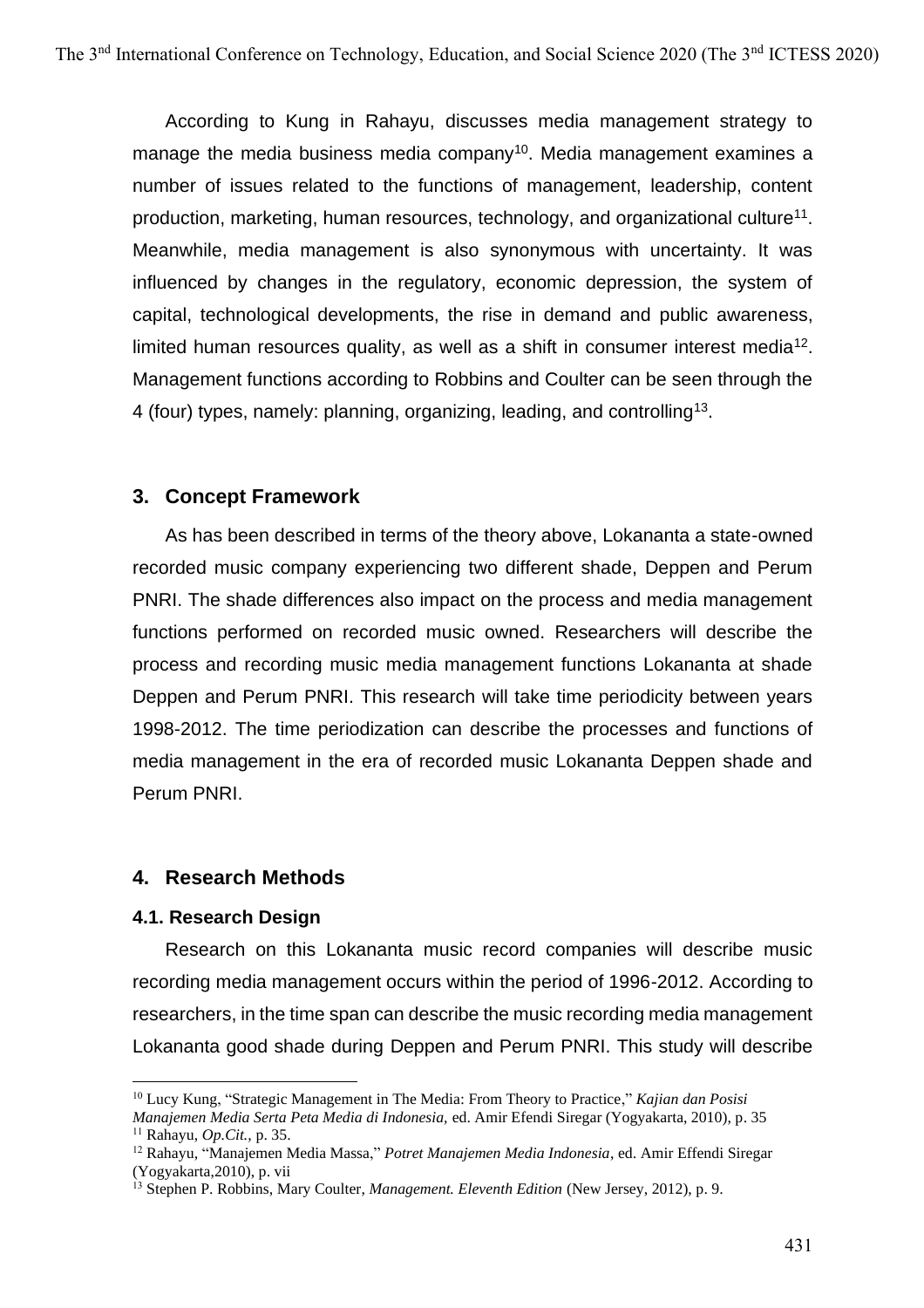Lokananta more shade during Perum PNRI compared with Deppen. This is related to the periodization of the selected time as well as data obtained by researchers. Deppen shade in this study only lasted for 2 years (1996-1998), the transition period (1998-2004), and Perum PNRI in 2004-2012.

This study used a qualitative research method. Qualitative method is a method of research where the researcher plays an important role in the study. The data obtained is determined by the relationship with the researchers studied sources. Researchers in this case, must master the theory and research tool in accordance with the phenomenon under study, researchers also need to know about the informant who will be the guest speaker. Therefore, researchers will engage directly to interact with the source.

Research using case studies not only directed or focused on the main object, but also need to know the phenomena that occur around the scope of the main object of study, with the explanation that this research can answer the question in accordance with the formulation of the problem.

#### **4.2 Data Collection**

The data obtained for the case study can be obtained from the documentation, interviews, and observations. Researchers will collect data using the three techniques of data collection.

(a) Documentation

Researchers find data or information as a reference and benchmark research. Data obtained from the archives of data Lokananta record company. References obtained from books, the internet, documents, magazines, newspapers, and journals related to study the phenomenon. Interview

- (b) Researchers face to face with the informant and ask questions so that researchers can study the response directly from informants, informants to be interviewed key informants and informants are supporting. Data collection techniques with interviews expected to obtain valid data.
- (c) Observation

This activity is carried out by directly observing the state of the object of research in the field, namely in the recorded music company Lokananta. Observations made by looking at the process of production and multiplication of recorded music performed in Lokananta, record collection owned by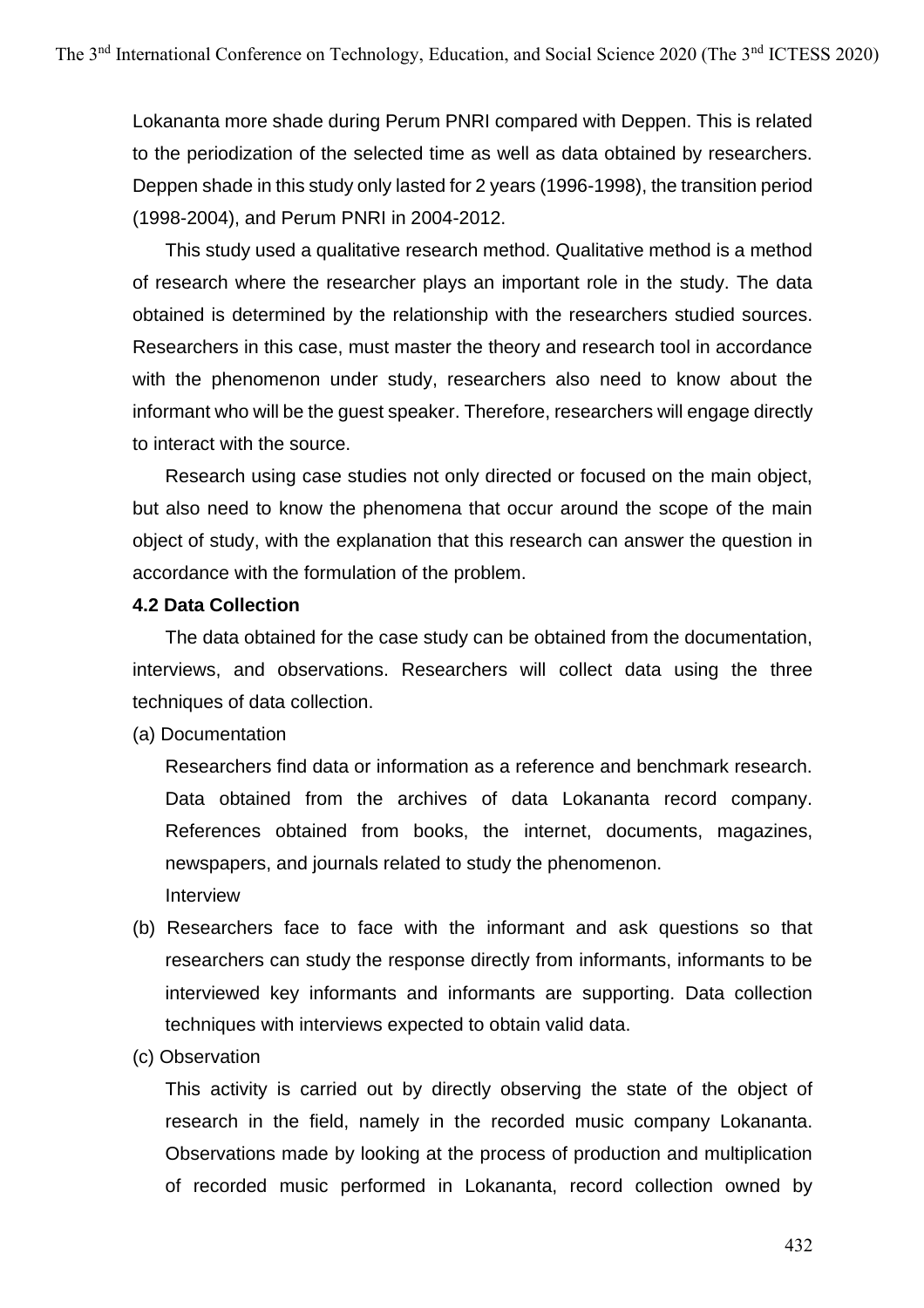Lokananta, Lokananta music recording studios, as well as the activities of the employees work Lokananta.

(d) Literature Review

This research requires a wide range of data and theories from various libraries. Therefore researchers library research techniques to collect complete data and theories related to the research.

### **4.3 Informant**

Informants involved in this research object includes informant ever and active in music recording company Lokananta. Informants from Lokananta is the head (key informants) as development policy makers, namely early retirement Haryadi and Ruktiningsih as head during the auspices of Perum PNRI, and Robert Walidi who had served on the board of directors during the auspices of the Ministry of Information. Moreover, I also gather information from the employee record companies Lokananta that Titik Sugiyarti who served as marketing coordinator Lokananta, Bembi who served as production coordinator, Rumbay Rahmawati who served on the finance and HR Lokananta.

### **4.4 Research Location**

The process of interviews, observation, and documentation conducted by researchers at the company recorded music Lokananta Surakarta located on Ahmad Yani Street, 379, Surakarta, former Head Lokananta at Ngaglik Sleman, and former Director Lokananta Deppen era in Banyuanyar Surakarta.

## **4.5 Data Analysis Techniques**

According to Robert K. Yin, in the case studies there are 5 (five) techniques to analyze: pattern matching, explanation building, time-series analysis, logic models, and cross-case systhesis<sup>14</sup>. This study will use the technique of time-series analysis, where researchers here will collect information and data on changes in the symptoms of the research object.

This study will be analyzed by the data analysis component according to Miles and Huberman, which consists of:

(a) Data reduction

Potential of the data is simplified in an anticipatory mechanism. This is done when the researchers determined the conceptual framework (conceptual

<sup>14</sup> Robert K. Yin, *Case study research: design and methods*, (Beverly hills, 2003), p. 2.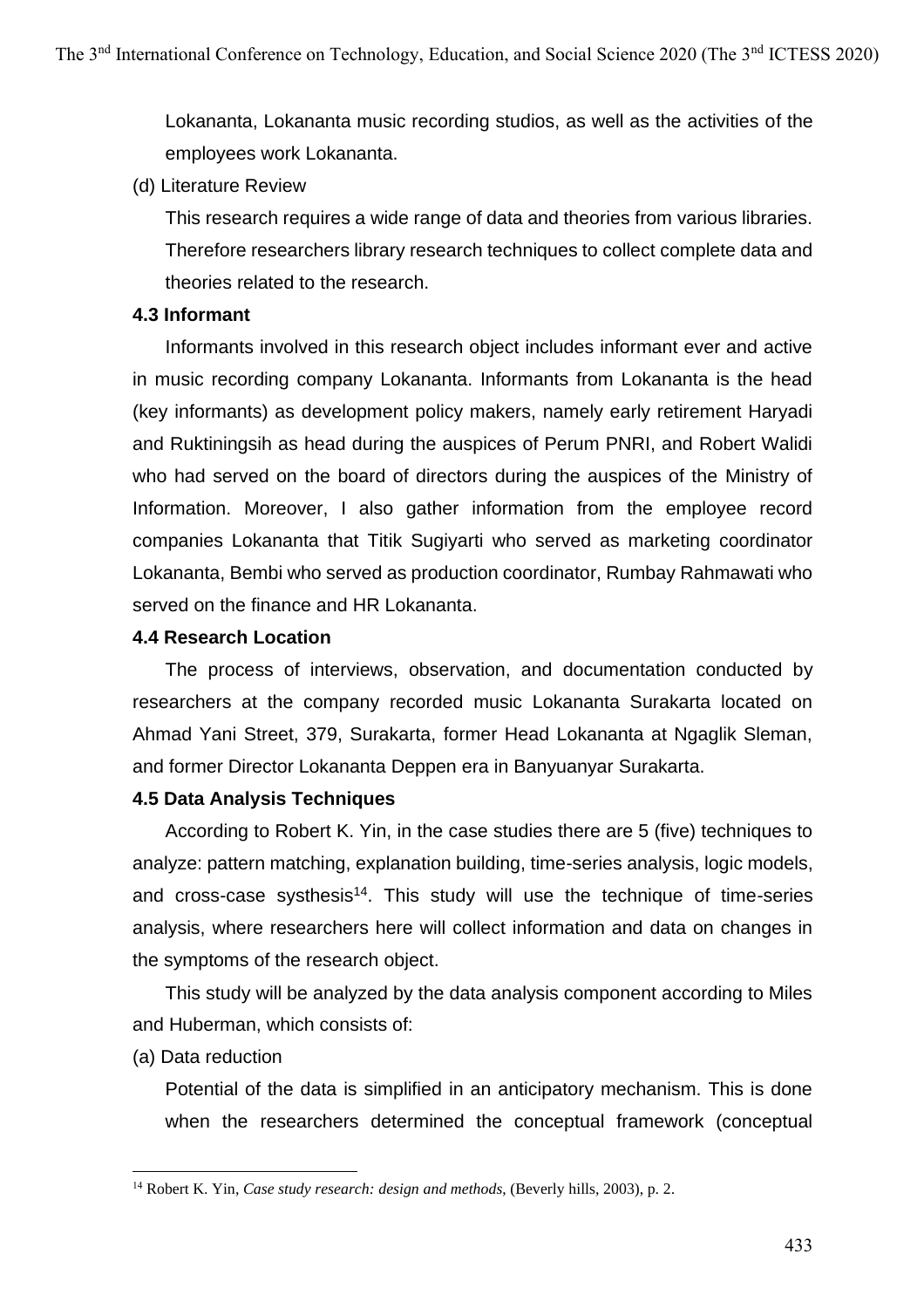framework), research questions, cases, and research instruments were used. If the results of field notes, interviews, records, and other data becomes available, the next stage is perangkuman data selection (data summary), coding (coding), formulate themes, grouping (clustering) and the presentation of the story in writing.

(b) Data display

Solid constructs structured information that enables conclusions and implementation of action. Presentation of data is the second part of the analysis phase. It is necessary to examine the data reduction process as the basis of meaning. A more focused presentation of data covering a structured summary (structured summaries) and synopsis<sup>15</sup>.

(c) Verification

Check the biases of the most common and the most vague that can enter into the decision-making processes<sup>16</sup>. This process is carried out during the study, since the beginning of the study, data collection and preparation of the research process.

## **5. Result Researh**

Lokananta, as a state-owned recorded music company has been established since 1956 and is one of the pioneers of Indonesian music industry. Lokananta experienced a heyday in the Indonesian music recording industry in the decade of 70-80s. Music Lokananta produced not only to nurture and develop the company in order to contribute to the state, but also serves as a medium to disseminate, preserve and develop the arts and culture of the nation.

Lokananta been in 2 different shade, namely Deppen and Perum PNRI. Being in 2 different shade, different recording music media management is applied. Media management application also impact on Lokananta recorded music. Media management music recording Lokananta on Deppen and PNRI shade era in 1996- 2012 can be described and summarized as follows:

a. Lokananta on the Deppen era

1) Planning:

<sup>15</sup> Lincoln YS, Denzin NK, *Handbook of Qualitative Research*, (Yogyakarta, 2009), p. 592.

<sup>16</sup> *Ibid,* p. 604.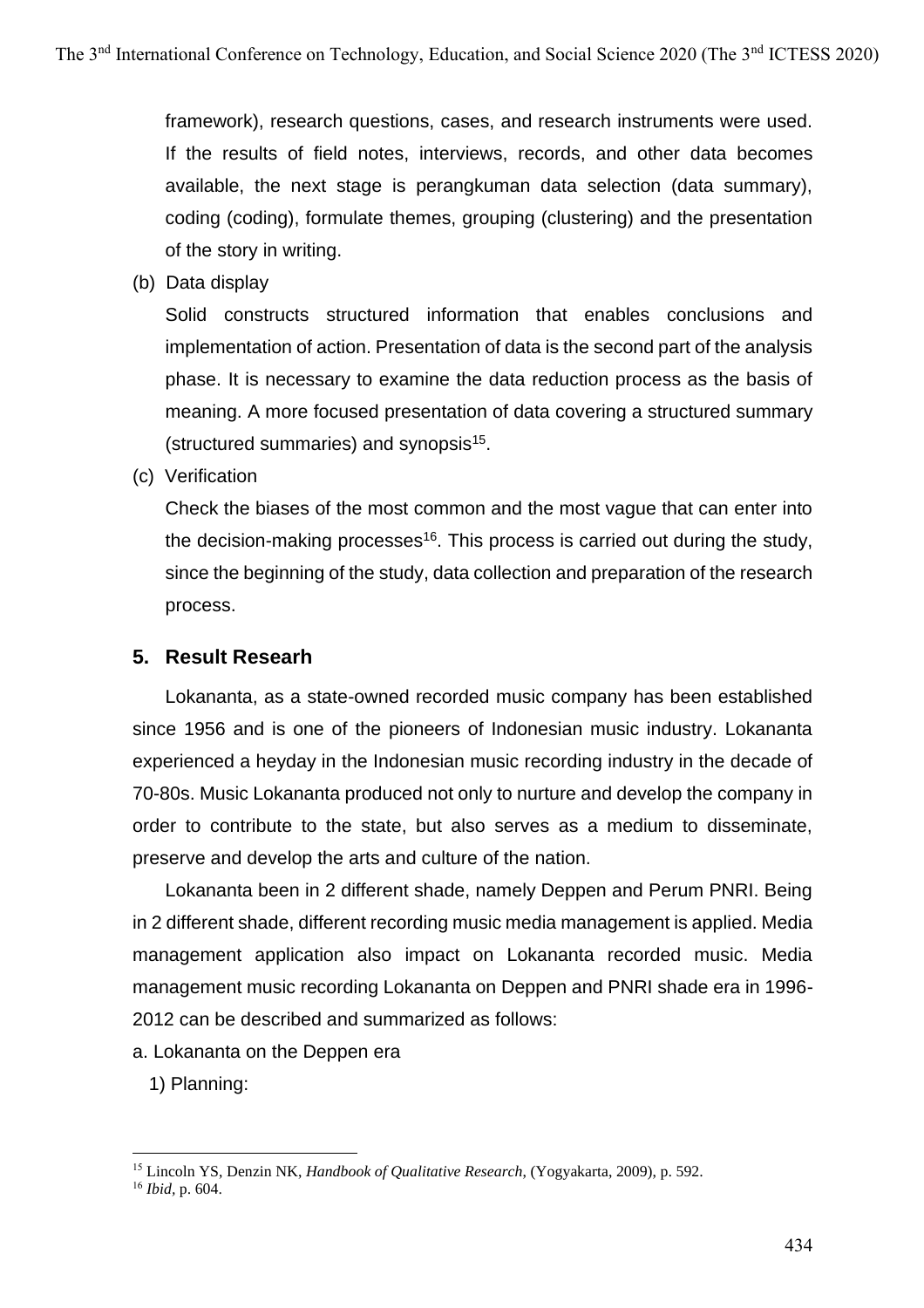The planning process begins with the external and internal analysis, identifying the vision, mission, and goals of the organization, formulate strategies, implementating strategies, and evaluate.

(a) External and internal analysis

Lokananta the auspices era Depppen have the power (strenght): absence of government support, human resources who are competent in their field. Weakness (Weakness): Collection monotonous song and becoming obsolete community, civil servant status employees are synonymous with comfort, business behavioral monotonous, and too dependent on the government. Opportunity (opportunity); a collection of songs that are owned, big names attached, and threats (threats): technological developments in the music recording industry, the music recording industry, based in Jakarta, changes in interest and taste in music community, and piracy. SWOT mapping stretcher and then analyzed by the method of TOWS the results are as follows:

- SO (stregth-Opportunity): Sells a collection of songs with a different arrangement, producing a new album according to public taste.
- WO (Weakness-Opportunity): Adapt quickly to the pattern of the recorded music industry business in Indonesia, give direction, to change the mindset, and the pattern of work of employees, producing a collection of songs with different arrangements, as well as producing songs that suit the tastes of the public, and changing the corporate culture culture feudal and bureaucratic.
- ST (Strengths-Threaths): Updating the fixtures and fittings in accordance with the latest development of the music recording industry, the company has branches in Jakarta, producing albums and songs to suit the musical tastes of the public.
- WT (Weakness-Threaths): Adapt quickly to the pattern of the recorded music industry business in Indonesia, as well as to fix the company's internal problems
- (b) Identifying the vision, mission, and goals of the organization

Vision organization Lokananta era Deppen shade that is as State Owned Enterprises State or reliable company in the implementation of its business activities. Lokananta during Deppen has two missions at once, namely: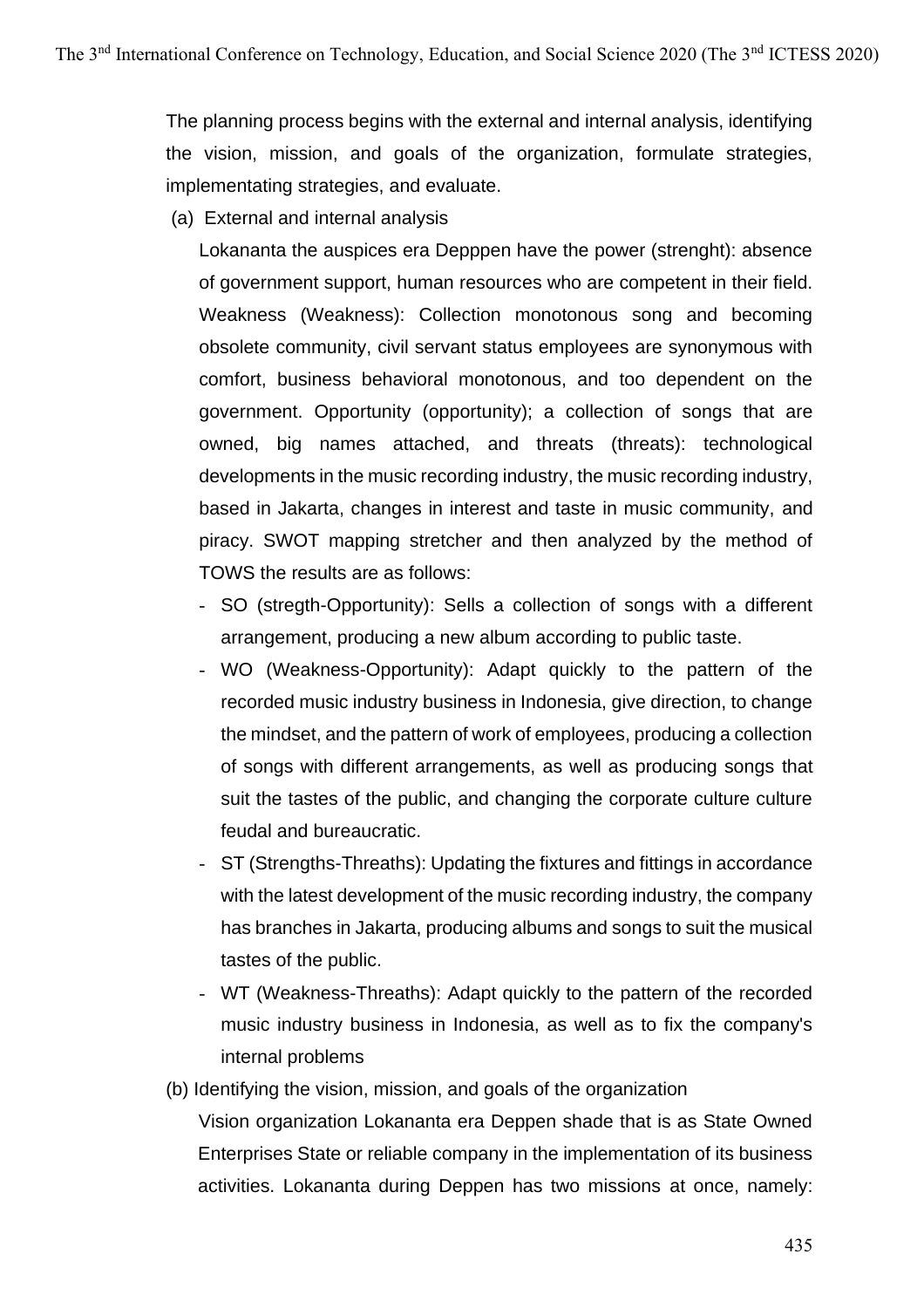seeking profits and role in making national life through the tape produced. Lokananta goal during Deppen shade is supporting the government to prioritize the needs of the people, and create a company that brings pleasure for employees. Vision, mission, and goals during Deppen Lokananta Lighting has two major lines namely; provide good service to the public and foster benefit to the country with the status of state enterprises.

(c) Formulate strategies

Lokananta on future strategy is to develop Lokananta Deppen shade in order to have a subsidiary company engaged in various fields of interrelated. Lokananta Publishing, Production, Disc, Information, Promotion, Marketing, and various other business related.

(d) Implementing Strategy

Lokananta very strong external factors affecting the company's life. The end of the Orde Baru regime also stop the implementation of the strategy that has been planned. In addition, the internal condition Lokananta also not supported to implement the strategy. Various improvements to the weaknesses Lokananta be done, such as a collection of songs that are tedious and becoming obsolete community, civil employees are synonymous with comfort, Business behavioral company monotonous, and a strong dependence on the government to make the company Lokananta recorded music is difficult to implement strategies

(e) Evaluating Results

Any process that has been launched in the era Deppen halted because of external factors are so strong. Dependence on the state Lokananta proven at this time. The end of the Orde Baru and the transfer of employees to those of their parents are civil servants, marking the end of the planning that has been planned Lokananta era Deppen shade. Moreover need a thorough revamping internal Lokananta as indicated on the internal and external analysis is useful for goodness Lokananta future.

2) Organizing

Organizing process consists of making the organizational structure, work spatialization, departmentalization, chain of command, span of control, and the concept of decision-making, and implementation of labor standards.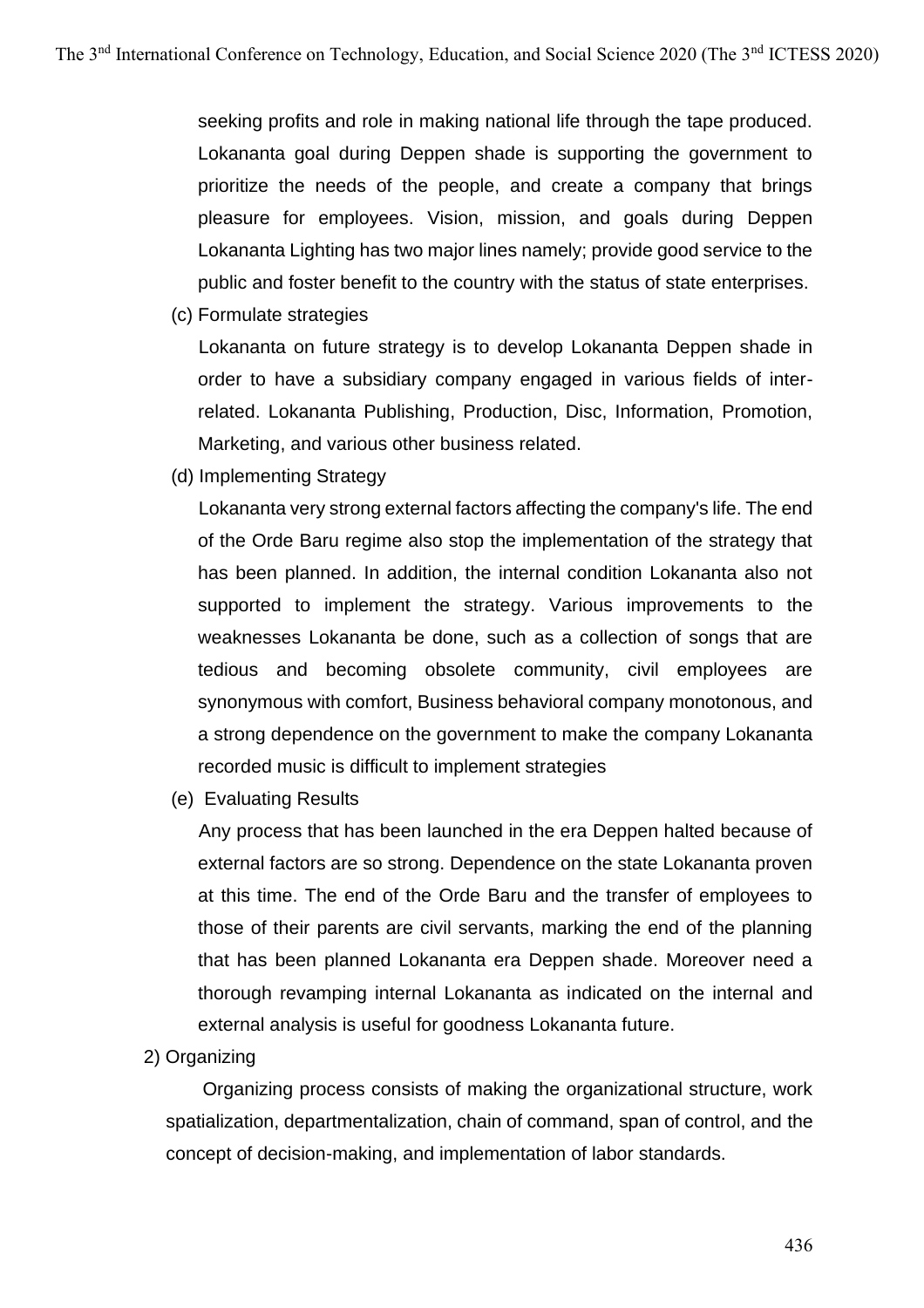Lokananta during the era of shade Deppen make organizational structure in accordance with the number of workers and their expertise. Organizational structure in this era, consists of several levels, where the managing director in charge of 2 deputy director in charge of the head part and staff. Spatialization apply to work of this era still adhered to traditional organization. Ideally, in a record company has five departments that have their respective functions. In Lokananta. There are only three departments, namely the Department of A & R, Business Affairs, and Sales. The chain of command is applied to this era is the online authority, which subordinates accountable to his immediate superior in accordance with the organizational structure. Decision making in this era embraced the concept of centralization, in which the chief executive is entitled to make decisions directly. Although there are details of the job description should be done each employee, but the standard work on this era low.

3) Leading

Leaders in this era motivate employees by way of production services division of bonus to employees, as well as the holding of recreation. Communication is also applied at the beginning clearly linked to what would be obtained if the employee is unable to meet the targets and complete the work. Improving the quality of employees is done with the training of employees. The existence of personal influence also affects the performance of the employee, in this era of personal influence which resulted in employees reluctant to leader is create from organizational structure that consists of several levels.

4) Controlling

Lokananta the auspices era Deppen monitoring the performance of employees by conducting weekly assessments, work discipline and targets in carrying out the work.

- 5) Company Resources
	- (a) Human resources: Lokananta at this time have 2 types of employment status, ie civil servants and permanent employees employed in Lokananta. Civil servants coming from the civil servants appointed from Deppen and RRI.
	- (b) Technology recources: Technology Lokananta records in the possession of this era in accordance with the standards of the music recording industry.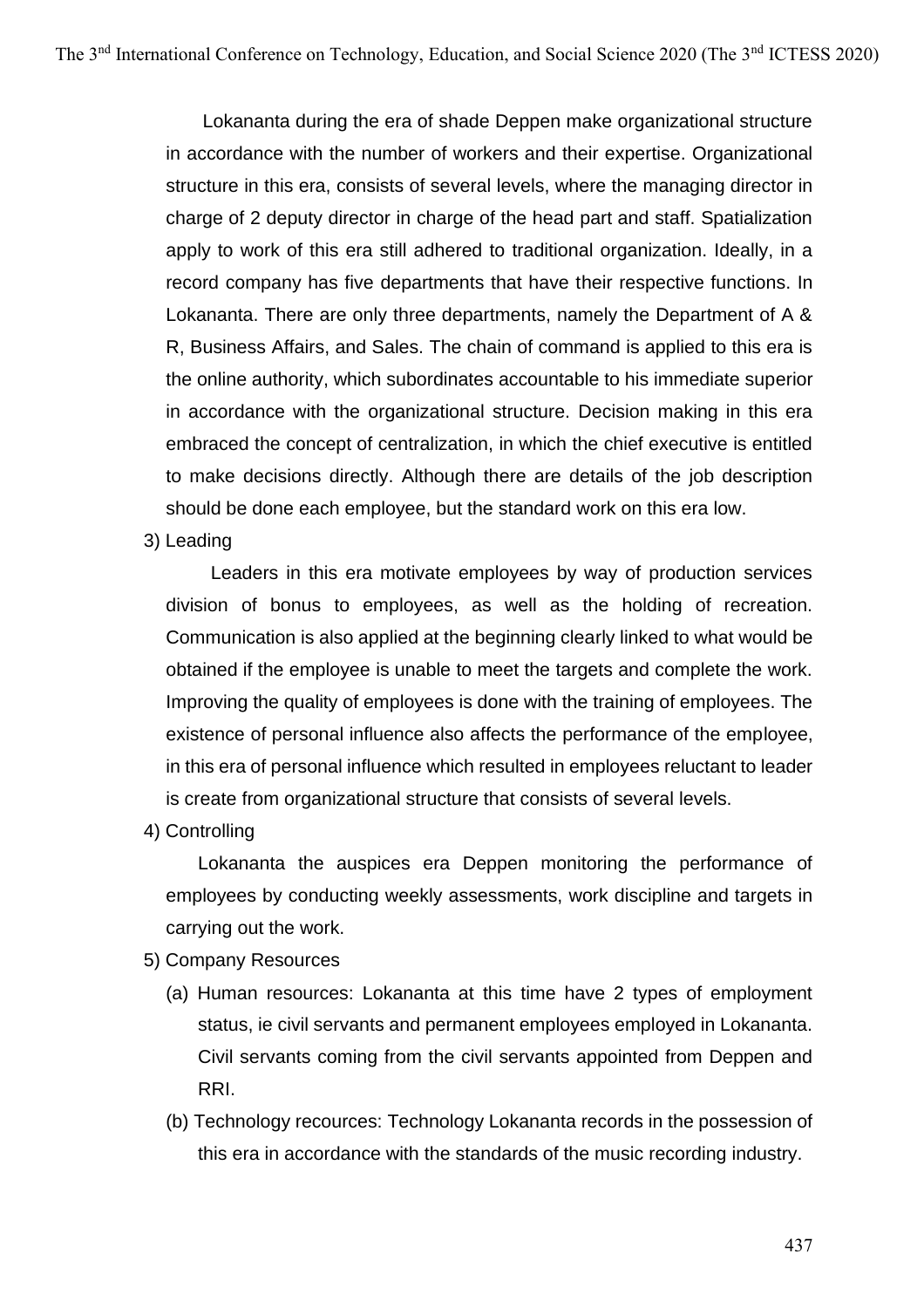- (c) Funds resources: Operating costs and initial capital of the company is derived from the government.
- (d) Recorded music resources: 4000 Has a master collection of songs recorded of which 60% in the form of art products, 20% of the songs of struggle, and 10% other songs.

Lokananta the auspices era Deppen have supporting resources to compete in the Indonesian music recording industry. However, the process of recording music media management applied in this era of less than the maximum. Identify the process of planning, organizing, leading, and supervision applied to shade Deppen summarized in the points above.

External and internal factors have a strong influence on Lokananta. Viewing of external factors, political conditions and dependence on government in terms of resources is the key not maximal Lokananta in competing in the Indonesian music recording industry. In the context of financial resources, operational costs and initial capital Lokananta in this era of relying on the government, but the results of operations or income does not reflect the success or expected results. Lokananta also very dependent on the political conditions that hit the country. The fall of the order of impact on the whole range of government departments including Deppen being of shelter Lokananta. Liquidation that hit lows Lokananta a point in the history of the company.

Judging from the internal side of the company. Human resources as the key to reduced performance of Lokananta. Various training, supervision, salary, and the evaluation does not guarantee good performance of the employees Lokananta. Feudal culture corporate culture, bureaucratic, as well as behavioral monotonous business can not compensate perkermbangan Indonesian music industry that is fast, dynamic, creative, and innovative.

## b. Lokananta on the Perum PNRI era

1) Planning:

The planning process begins with the external and internal analysis, identifying the vision, mission, and goals of the organization, formulate strategies, implementating strategies, and evaluate.

(a) External and internal analysis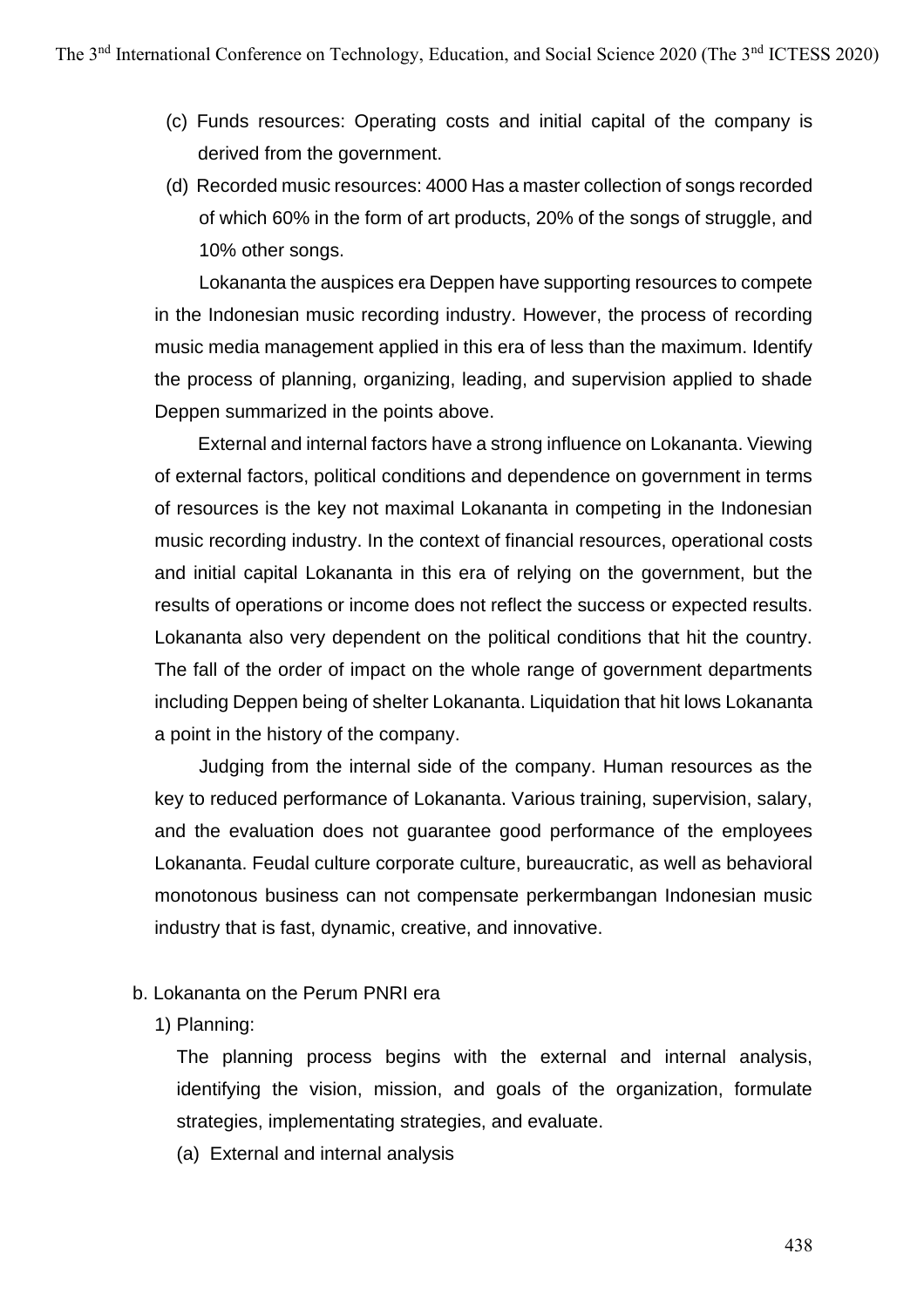Lokananta the auspices of Perum PNRI era did not have the strength (strenght). Weakness (Weakness): The lack of support from their parent institutions Perum PNRI and Human Resources are less Competent field. Opportunity (opportunity); a collection of songs that are owned, big names attached, and a good quality recording studio and melegenda.Ancaman (threats): technological developments in the music recording industry and changes in the public interest. SWOT mapping stretcher and then analyzed by the method of TWOS the results are as follows:

- SO (stregth-Opportunity): Sells a collection of songs with different arrangements, promoting Lokananta back to the audience, and sell a collection of songs recorded with the new system utilizing ICT perkembagan.
- WO (Weakness-Opportunity): Provide training to employees according to the field and asked for contributions to the parent institution Lokananta
- ST (Strengths-Threaths): Updating the fixtures and fittings in accordance with the latest industry developments music recording and producing albums and songs to suit the musical tastes of the public.
- WT (Weakness-Threaths): Adapting to the business model of the music recording industry in Indonesia, as well as to fix the company's internal problems
- (b) Identifying the vision, mission, and goals of the organization
	- Vision of the future organization Lokananta shade Perum PNRI is a State Owned Enterprise or Corporate State reliable in the implementation of its business activities. Mission Lokananta in this era is becoming BUMN to collect profit through its business activities. While the goal is to support the government Lokananta through its business activities. It can be deduced that Lokananta shade during Perum PNRI has the vision, mission, and goals to foster income through business activities.
- (c) Formulate strategies

In the era of Perum PNRI shade, Lokananta have a strategy that consists of short-term, medium term and long term. The strategy is as follows:

- Short Term: Trying to bounce back Lokananta name ever victorious during the auspices of the Ministry of Information and hope people can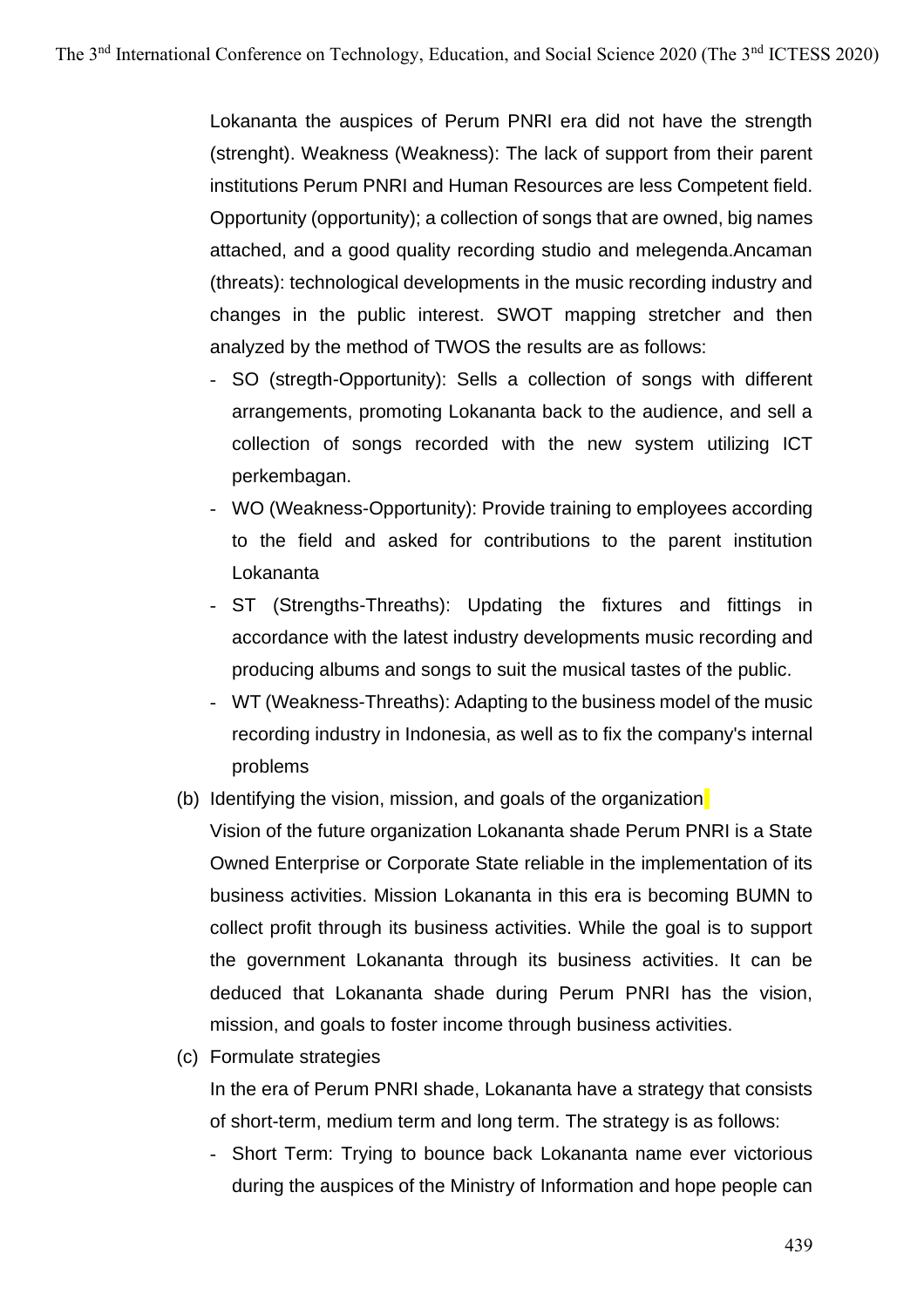enjoy the fruits of production music recordings made in the studio Lokananta. In addition, short-term program is an inventory Lokananta Lokananta song collection that is not maintained due to the liquidation process.

- Medium-term: the medium-term program, among others, invite cooperation with local governments, Designing old songs, following the trend of music into the public taste, and making music library.
- Long Term: complete cassette duplication machines to facilitate the implementation process in the music recording studio Lokananta. In addition, other programs that apply to the government, in order to be the center Lokananta documentation and numbering each new song with a number of Indonesia (Indonesian-ISMN Standard Music Numbering).
- (d) Implementating Strategies

At this time, only a short-term program that can only be implemented though not maximized. Short-term program that has been done is to digitize Lokananta collection of vynils to digital form until today has reached 95% and choose the songs of struggle that can and deserves to be re-arranged and used as a commodity sales Lokananta. As for the medium-term program and no long-term program that can be implemented.

(e) Evaluating Results

Not maximum medium-term program implementation and long-term programs is caused by frequent alternation of leadership. From liquidation process until now, recorded Lokananta change leadership for 4 (four) times. Change of leadership impact on the policies established and sustainability implementation plan predetermined.

2) Organizing

Organizing process consists of making the organizational structure, work spatialization, departmentalization, chain of command, span of control, and the concept of decision-making, and implementation of labor standards.

 Lokananta the auspices era Perum PNRI create an organizational structure by adjusting the number of workers and their expertise. Although the expertise of employees who are not held as expected. Organizational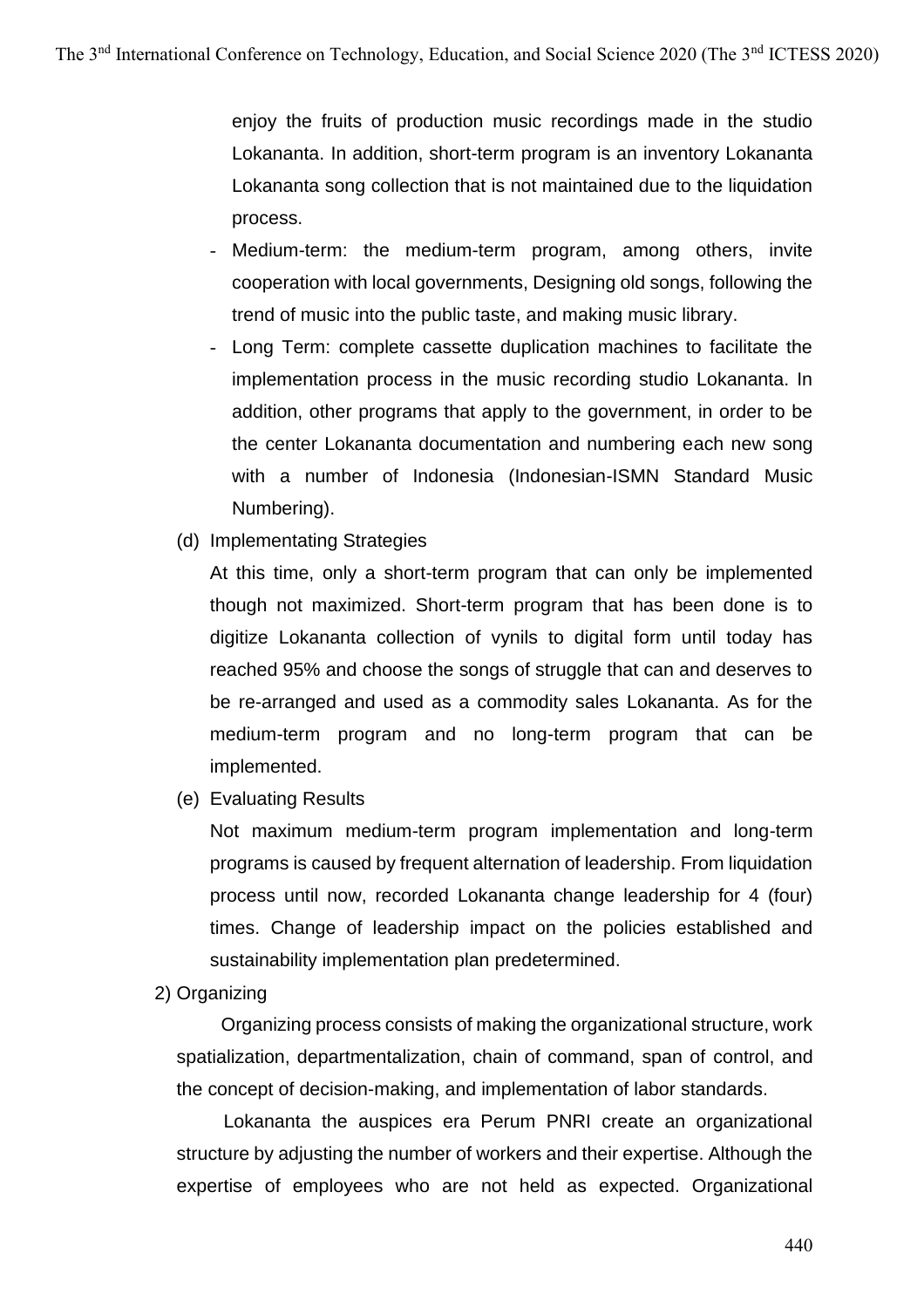structure in this era only consists of 2 levels, which directly oversees the chief coordinator of field and staff. Spatialization apply to work of this era still adhered to traditional organization and try to lead to a new organization. Ideally, in a record company has five departments that have their respective functions. In Lokananta. There are only two departments, namely the Department of Business Affairs and Sales. The chain of command is applied to this era is the authority staff, which subordinates accountable to his immediate superior. Decision making in this era embraced the concept of centralization. In certain circumstances, Lokananta in this era also apply the concept of decentralization. Labor standards applied in this era of low.

#### 3) Leading

Not all leaders in this era motivate their employees well. Leaders motivate employees with a personalized approach, not with the bonus for each employee given Lokananta conditions of deprivation. Personal approach is done to keep the spirit of working for the sake of making Lokananta become more advanced. Motivation raises the love and loyalty of the employees to the leaders, and also to the company. Communication is done also not related to income, but communication from leadership to employees on the company's performance. Improving the quality of employees in this era can not be done because there is no budget or plan for such activities. Personal influence in this era created by the proximity of the leadership to employees, not because levels in an organization structure.

4) Controlling

Lokananta the shade era Perum PNRI not monitoring the performance of employees. The absence of job evaluation because human resources are mostly already entered a period that is not productive. So it becomes a dilemma when applying managerial action against an employee who is not productive. Weak supervision on employee performance standards and achievements made Lokananta work fairly low.

- 5) Company Resources
	- (a) Human resources: Employee Lokananta shade era Perum PNRI is honorary employees who worked during the Depppen shade. Most of the employees had entered a period of unproductive and does not have expertise in the field of work.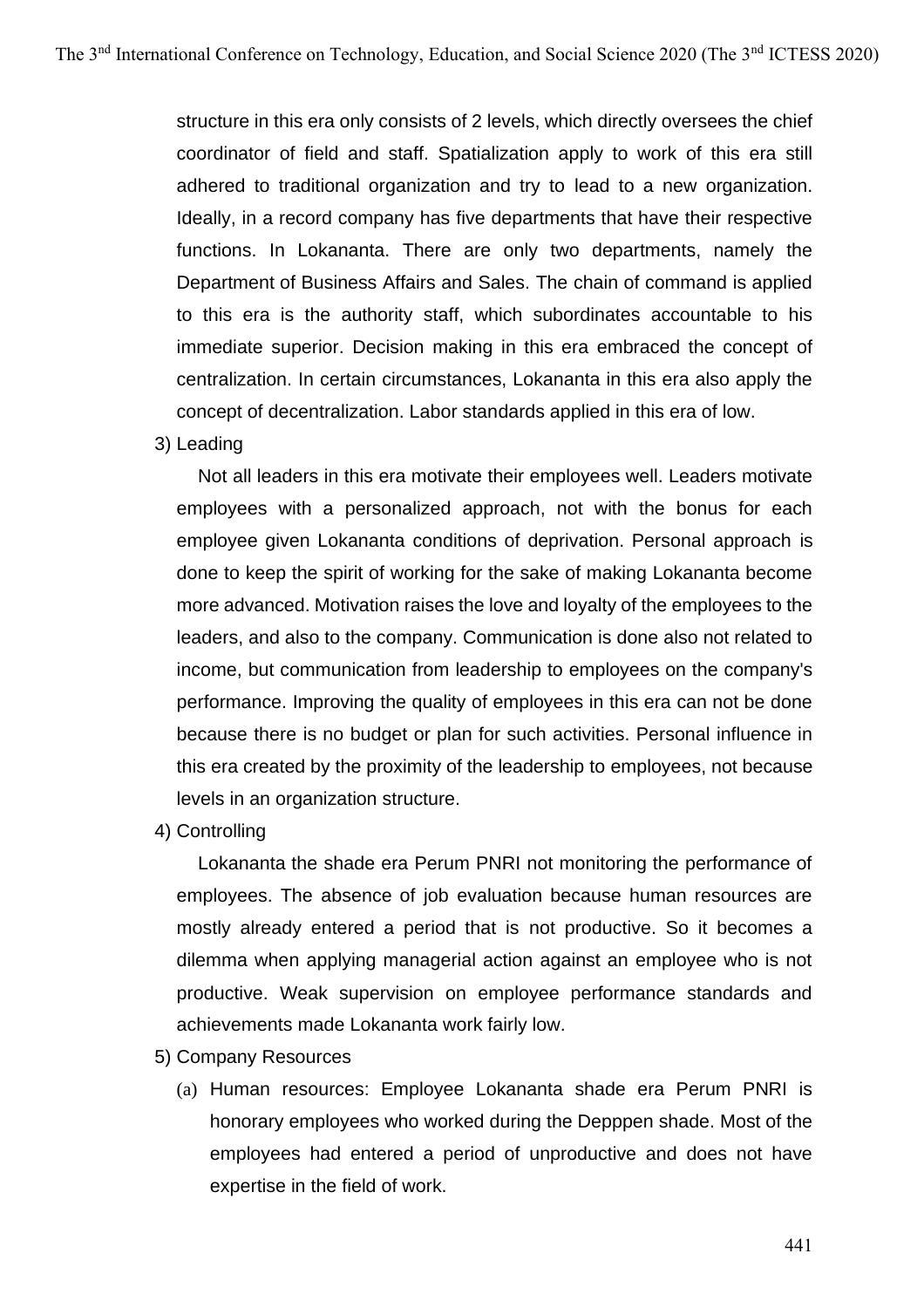- (b) Technology recources: Technology recording owned by Lokananta mostly relics of the past Deppen
- (c) Funds recources: Operating Costs and the initial capital of the company comes from the government. In fact, Lokananta should find themselves even with the business as well as in the field of recorded music, such as the leasing of land owned.
- (d) Recorded music recources: master recordings owned by Lokananta at this time amounted to five thousand several hundred masters, the masters 3000 are still being produced for sale. Among 3000's the master, there are 298 series preferred to be produced and sold.

Lokananta the auspices era Perum PNRI has limited resources to compete in the Indonesian music recording industry. The limitations of a factor why Lokananta difficult to compete with other companies. Identification of recorded music management process which includes planning, organizing, leading, and control is applied to the shade of Perum PNRI summarized in the points above.

In this era, the internal factors have a stronger effect than external factors. Viewing of external factors, the development of information technology in the world record, as well as people's tastes should be adapted and followed by Lokananta. If not, it will be left behind by other competitors as happened at this time. Viewing from internal factors, factors of human resources is the key why Lokananta behind compared with other competitors. The number of employees who are entering a period of unproductive as Lokananta difficult to catch up. In this era Lokananta got a lot of support from both the musicians and the audience of people concerned about Lokananta. However, it seemed futile when the human resources that exist therein do not respond to such support.

Planned media management process is also not reap the results when the change of leadership followed by the change of policy. Of some program which is; program short, medium, and long, only a short-term program that achieved by Lokananta.